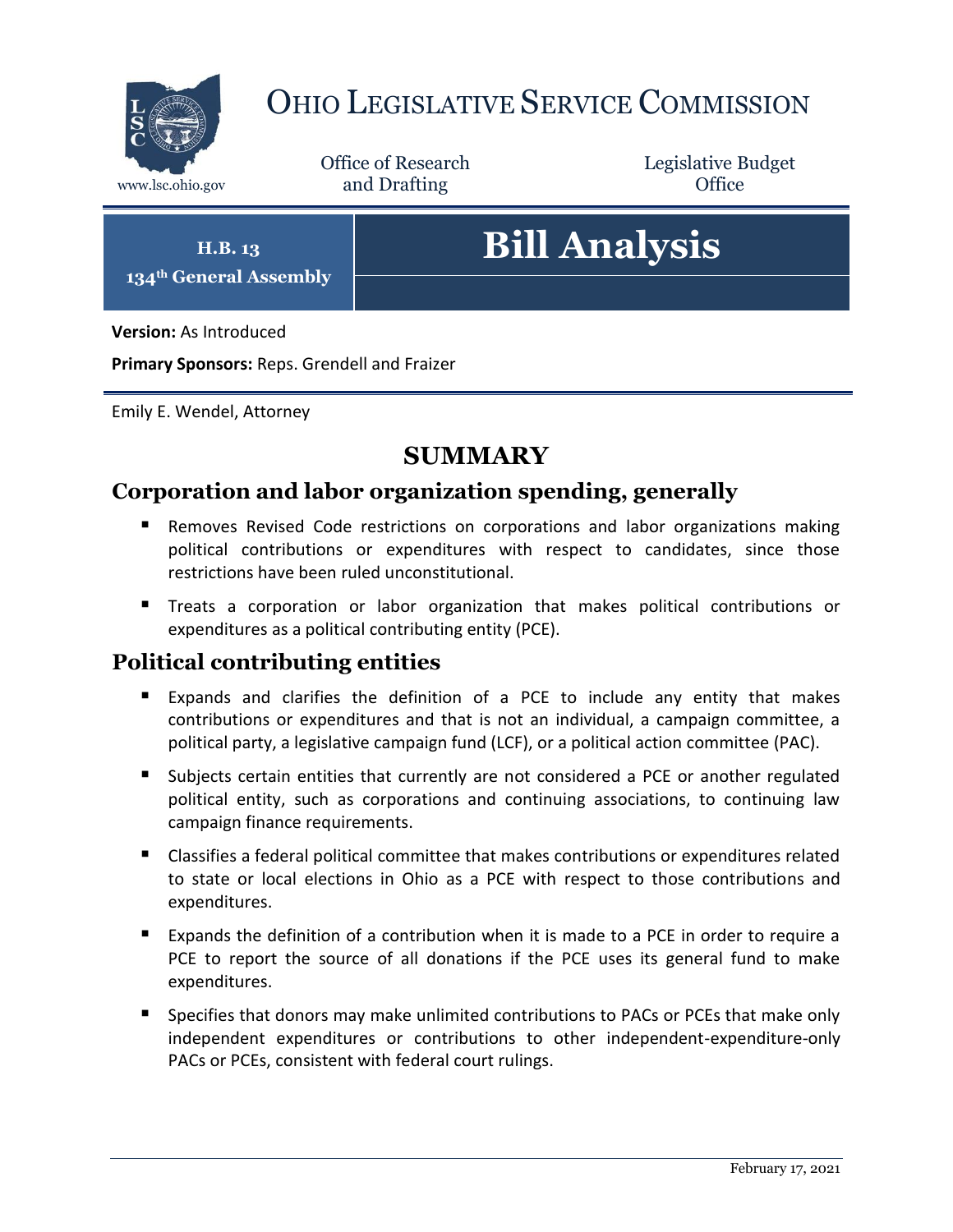- Changes the definition of an independent expenditure to include any use of funds or anything of value for that purpose, meaning that a PCE that uses its own money instead of contributions to fund an independent expenditure must report the expenditure.
- **E** Clarifies that "independent expenditure" refers only to expenditures concerning candidates, whereas any expenditure concerning a ballot issue is labeled simply an "expenditure."
- Requires corporations and labor organizations to report all expenditures in the same manner as other PCEs.
- **Excludes internal corporate and labor organization communications that are intended** only for persons such as members or employees of the entity from being considered a reportable independent expenditure.
- Makes clear that all PCEs must comply with the continuing law that requires entities that engage in political advertising to report the expenditure and to identify themselves in the advertisement as the funding source.

#### **Intent statement**

 States that the General Assembly acknowledges the ruling of the U.S. Supreme Court in *Citizens United v. Federal Election Commission* that corporations and labor organizations have a First Amendment right to make independent expenditures advocating the election or defeat of candidates for office in the same manner as other entities.

#### **Emergency clause**

**Declares an emergency, meaning that the bill takes effect immediately.** 

### **Technical changes**

Eliminates the penalty for violating a campaign finance prohibition that no longer exists.

## **DETAILED ANALYSIS**

## **Background on Ohio's Campaign Finance Law**

In general, the state Campaign Finance Law is designed to require candidates and political entities to file publicly available reports about the money they accept or spend for the purpose of influencing state or local election results, to abide by certain dollar contribution limits, to disclose the source of political advertising, and to follow other campaign related regulations. It is important to note that this law does not apply to federal elections, and under the home rule provisions of the Ohio Constitution, a municipality or chartered county may have its own system for regulating campaign finance in local elections.<sup>1</sup>

<sup>&</sup>lt;sup>1</sup> Ohio Constitution, Article X, Section 3 and Article XVIII, Section 3.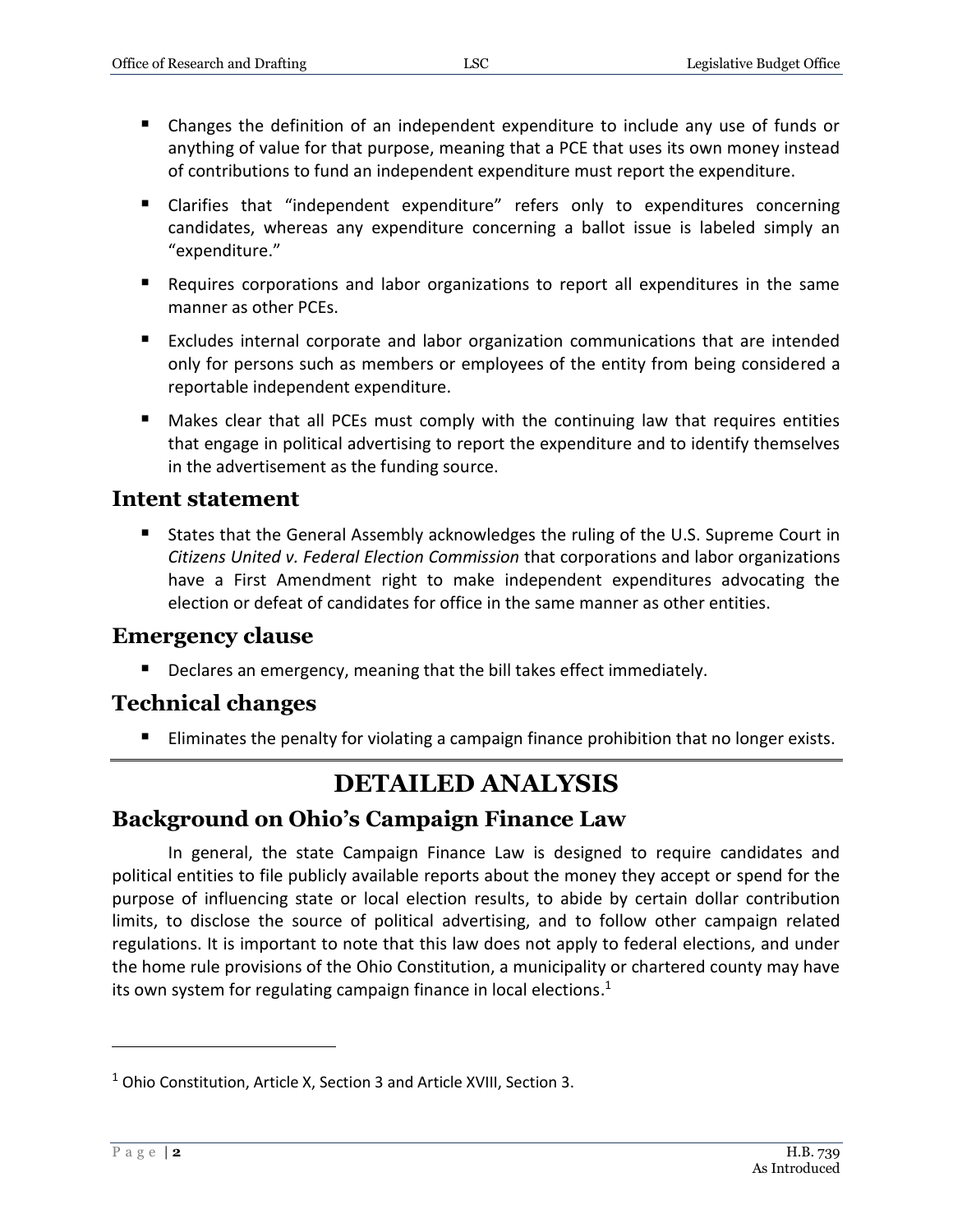#### **Political entities**

Ohio's Campaign Finance Law currently categorizes political entities as follows:

- **Campaign committee** A candidate or the candidate's campaign committee.
- **Political party** A group recognized by the state as a political party.
- **Legislative campaign fund (LCF)** A campaign entity associated with a caucus of the General Assembly.
- **Political action committee (PAC)** A group of two or more persons whose primary or major purpose is to support or oppose any candidate, political party, or issue, or to influence the result of any election through express advocacy, and that is not another entity included in this list. ("Express advocacy" means a communication that contains express words advocating the nomination, election or defeat of a candidate or the adoption or defeat of a ballot question or issue.) Neither of the following are considered a political action committee:
	- $\Box$  A continuing association that makes disbursements for the direct costs of producing or airing electioneering communications and that does not engage in express advocacy.
	- $\Box$  A political club that is formed primarily for social purposes and that consists of 100 members or less, has officers and periodic meetings, has less than \$2,500 in its treasury at all times, and makes an aggregate total contribution of \$1,000 or less per calendar year.
- **Continuing association**  An association, other than a campaign committee, political party, LCF, PCE, or labor organization, that is intended to be a permanent organization that has a primary purpose other than supporting or opposing specific candidates, political parties, or ballot issues, and that functions on a regular basis throughout the year. The term includes nonprofit organizations that are exempt from federal taxation under subsection  $(501)(c)(3)$ ,  $(501)(c)(4)$ , or  $(501)(c)(6)$  of the Internal Revenue Code.
- **Political contributing entity (PCE)** Any entity, including a corporation or labor organization, that may lawfully make contributions and expenditures and that is not an individual, a campaign committee, a political party, an LCF, a PAC, or a continuing association.

A campaign committee, political party, LCF, PAC, or PCE must report its contributions and expenditures and must abide by certain other campaign finance related requirements. But, an individual, person, or entity who *does not* fall under the definition of a campaign committee, political party, LCF, PAC, or PCE – for example, a continuing association – generally is not subject to those requirements. As a result, less information is available to the government and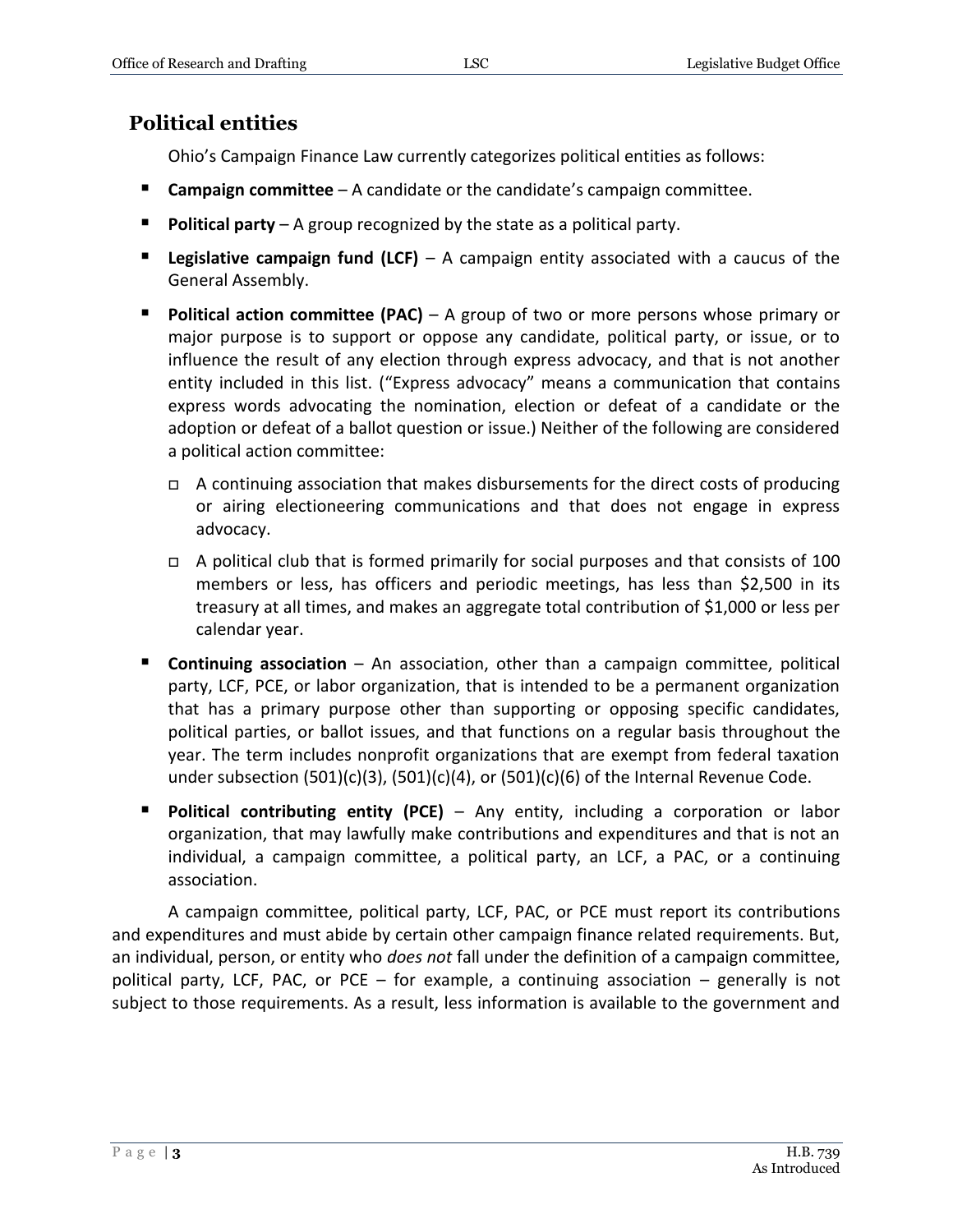the public about the political activities of organizations that do not fit into one of those definitions.<sup>2</sup>

#### **Contributions and expenditures**

The existing Campaign Finance Law generally uses the following definitions of political contributions and expenditures for purposes of reporting requirements, contribution limits, and other provisions of law:<sup>3</sup>

- **Contribution** A loan, gift, deposit, forgiveness of indebtedness, donation, advance, payment, or transfer of funds or anything of value, including a transfer of funds from an *inter vivos* or testamentary trust or decedent's estate, and the payment by any person other than the person to whom the services are rendered for the personal services of another person, which contribution is made, received, or used for the purpose of influencing the results of an election.
- **Expenditure** The disbursement or use of a contribution for the purpose of influencing the results of an election or of making a charitable donation to certain approved organizations.
- **Independent expenditure** An expenditure by a person advocating the election or defeat of an identified candidate or candidates, that is not made with the consent of, in coordination, cooperation, or consultation with, or at the request or suggestion of any candidate or candidates or of the campaign committee or agent of the candidate or candidates.
- **Electioneering communication** A broadcast, cable, or satellite communication that is made during the run-up to an election, refers to a clearly identified candidate, and is not coordinated with a candidate, but that does not meet the definition of an expenditure or independent expenditure, generally because it mentions the candidate but does not directly advocate the candidate's election or defeat. Electioneering communications are sometimes referred to as "soft money" or "issue" advertising because they are political but not regulated in the same way as contributions and expenditures. Entities that make electioneering communications are subject to a separate reporting system from the system that applies to contributions and expenditures.

#### **Corporation and labor organization spending, generally**

Existing Ohio law prohibits a corporation or labor organization from using its money or property to make political contributions or expenditures with respect to candidates or, during the 30 days before an election, to make an electioneering communication. (Corporations and labor organizations may make contributions and expenditures concerning ballot issues.) However, in 2010, the U.S. Supreme Court ruled in *Citizens United v. Federal Election* 

<sup>2</sup> R.C. 3517.01. See also R.C. 3517.10.

 $3$  R.C. 3517.01(C)(4), (5), and (16).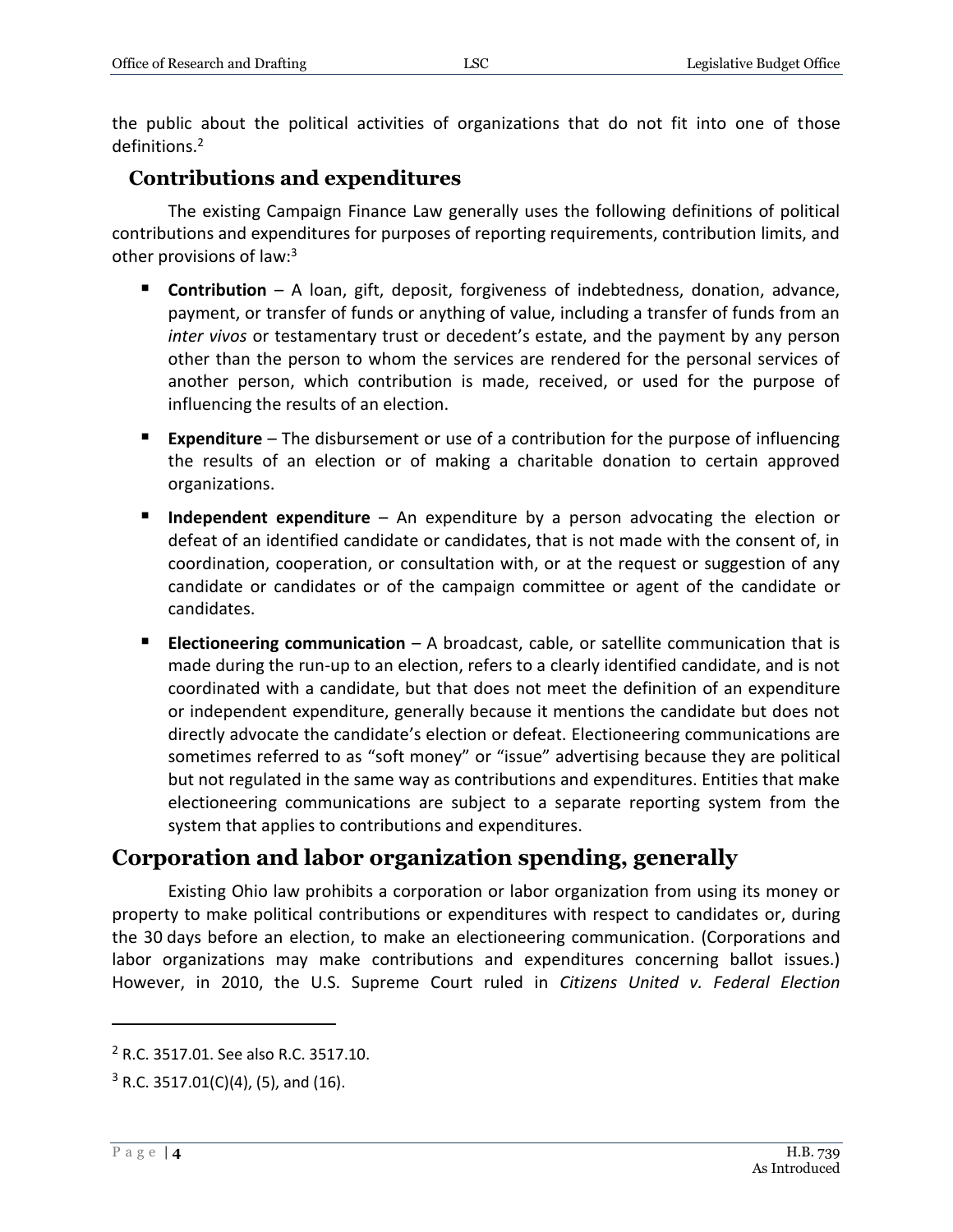*Commission* that corporations and labor organizations have a First Amendment right to make unlimited independent expenditures (including electioneering communications) and that they may make unlimited contributions to other entities that make only independent expenditures.

The bill removes those Revised Code restrictions on corporations and labor organizations and instead ensures that when a corporation or labor organization does make such a contribution or expenditure, it is regulated as a PCE.<sup>4</sup>

#### **Political contributing entities**

#### **Expanded definition of PCE**

The bill expands and clarifies the definition of a PCE to include any entity that makes contributions or expenditures and that is not an individual, a campaign committee, a political party, an LCF, or a PAC. (Essentially, under the bill, only an individual who makes contributions or expenditures falls outside the structure of regulated entities.)

Currently, certain entities that make contributions or expenditures do not fit into the definition of any of the regulated political entities and therefore are not required to report their contributions and expenditures or comply with certain other restrictions. (Those entities are sometimes called "dark money" organizations.) By expanding the definition of a PCE to include any entity other than a campaign committee, political party, LCF, or PAC, the bill subjects those entities to the Campaign Finance Law.

For instance, the bill eliminates references to continuing associations and instead categorizes those organizations as PCEs if they make contributions or expenditures. The bill also classifies a federal political committee that makes contributions or expenditures related to state or local elections in Ohio as a PCE with respect to those contributions and expenditures. Current law allows a federal political committee to report its activities only as required under federal law and to submit copies of certain federal filings to the Secretary of State.

The following table describes several common types of entities that currently are not (or might not be) considered PCEs, but that are PCEs under the bill if they make contributions or expenditures:<sup>5</sup>

<sup>4</sup> R.C. 3517.01(C)(24), 3517.1011, 3517.992, 3599.03, 5727.61, and 5733.61; *Citizens United v. Federal Election Commission,* 558 U.S. 310 (2010); and *American Tradition Partnership v. Bullock*, 567 U.S. 516 (2012).

 $5$  R.C. 3517.01(C)(4), (7), (16), and (24) and 3599.03, repeal of R.C. 3517.107, and conforming changes in R.C. 3517.08, 3517.10, 3517.102, 3517.105, 3517.106, 3921.22, and 4503.03.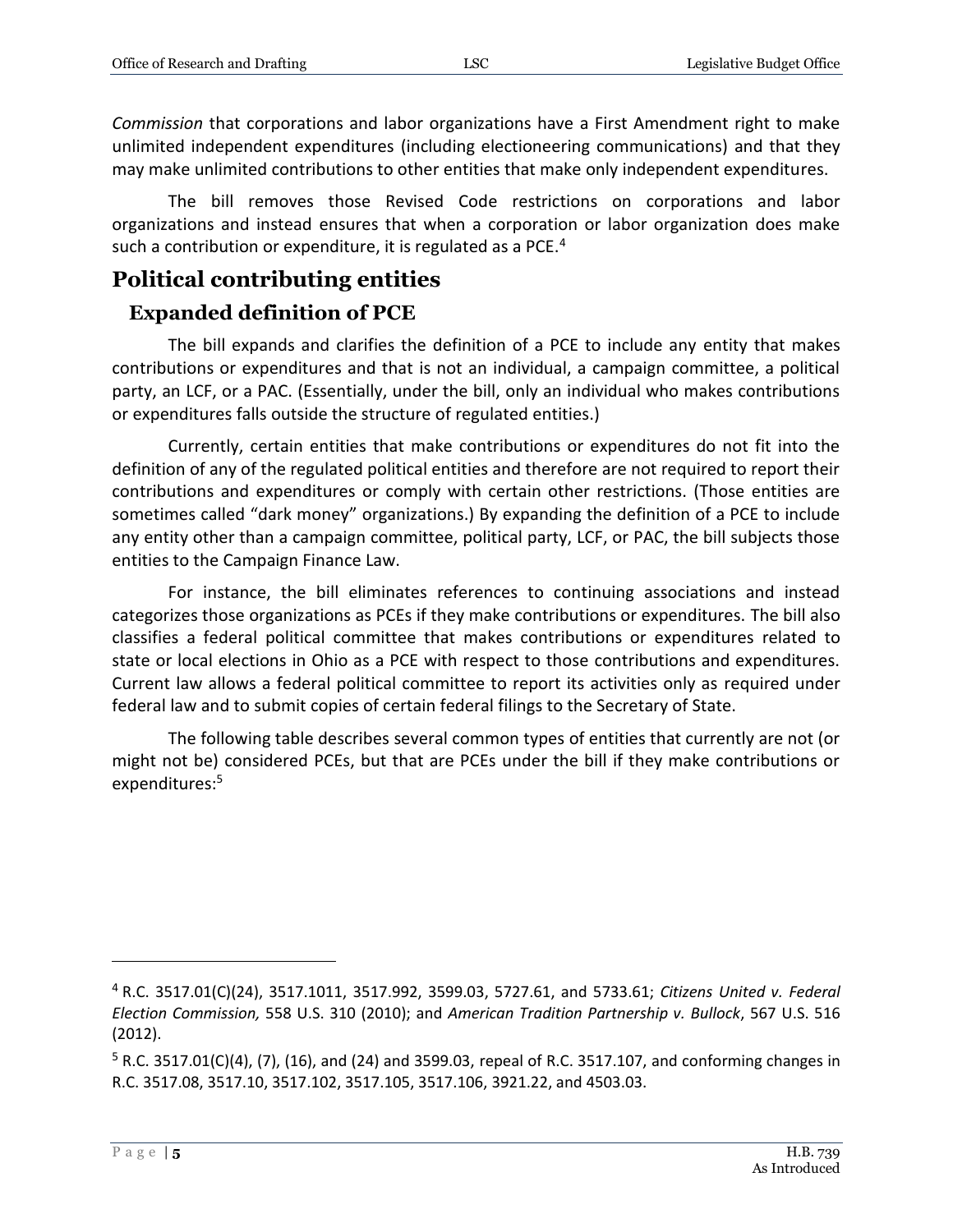| <b>Common types of PCEs</b>                                                                   |                                                                                                                                                                                                                                       |                                                                                                                                                                                                            |  |  |
|-----------------------------------------------------------------------------------------------|---------------------------------------------------------------------------------------------------------------------------------------------------------------------------------------------------------------------------------------|------------------------------------------------------------------------------------------------------------------------------------------------------------------------------------------------------------|--|--|
| <b>Entity</b>                                                                                 | <b>Expenditures permitted</b><br>under continuing law                                                                                                                                                                                 | <b>Notes</b>                                                                                                                                                                                               |  |  |
| <b>Corporations</b>                                                                           |                                                                                                                                                                                                                                       |                                                                                                                                                                                                            |  |  |
| Corporation, generally                                                                        | May contribute to ballot issue<br>committees or make expenditures<br>about ballot issues<br>Independent expenditures about<br>candidates are allowed under Citizens<br>United v. FEC (see "Contributions<br>and Expenditures," above) | Under existing law, might not be<br>considered a PCE because it<br>cannot make contributions and<br>expenditures<br>According to the Secretary of<br>State, not currently considered a<br>PCE <sup>6</sup> |  |  |
| Nonprofit corporation -<br>501(c)(3) charitable<br>organization <sup>7</sup>                  | May contribute to ballot issue<br>committees or make expenditures<br>about ballot issues                                                                                                                                              | Internal Revenue Code prohibits<br>candidate related campaign<br>activity, but does not prohibit<br>ballot issue related campaign<br>activity                                                              |  |  |
| Nonprofit corporation -<br>$501(c)(4)$ social welfare<br>organization                         | May contribute to ballot issue<br>committees or make expenditures<br>about ballot issues<br>Independent expenditures about<br>candidates are allowed under Citizens<br>United v. FEC                                                  | Internal Revenue Code permits<br>campaign activity, so long as that<br>is not the organization's primary<br>activity                                                                                       |  |  |
| Nonprofit corporation -<br>501(c)(5) labor,<br>agricultural, or<br>horticultural organization | May contribute to ballot issue<br>committees or make expenditures<br>about ballot issues<br>Independent expenditures about<br>candidates are allowed under Citizens<br>United v. FEC                                                  | Internal Revenue Code permits<br>campaign activity, so long as that<br>is not the organization's primary<br>activity                                                                                       |  |  |

<sup>6</sup> Ohio Secretary of State, *Ohio Campaign Finance Handbook*, "[Chapter 7: Political Contributing Entities](http://ohiosecretaryofstate.gov/globalassets/candidates/cfguide/chapters/chapter7.pdf)" at 7-3.

<sup>&</sup>lt;sup>7</sup> For more information about federal tax laws governing organizations' political activities, see 26 U.S.C. 501 and 527 and Internal Revenue Service, *[Common Tax Law Restrictions on Activities of Exempt](https://www.irs.gov/charities-non-profits/common-tax-law-restrictions-on-activities-of-exempt-organizations)  [Organizations](https://www.irs.gov/charities-non-profits/common-tax-law-restrictions-on-activities-of-exempt-organizations)* and *[Political Campaign and Lobbying Activities of IRS 501\(c\)\(4\), \(c\)\(5\), and \(c\)\(6\)](https://www.irs.gov/pub/irs-tege/eotopicl03.pdf)  [Organizations](https://www.irs.gov/pub/irs-tege/eotopicl03.pdf)* (2003).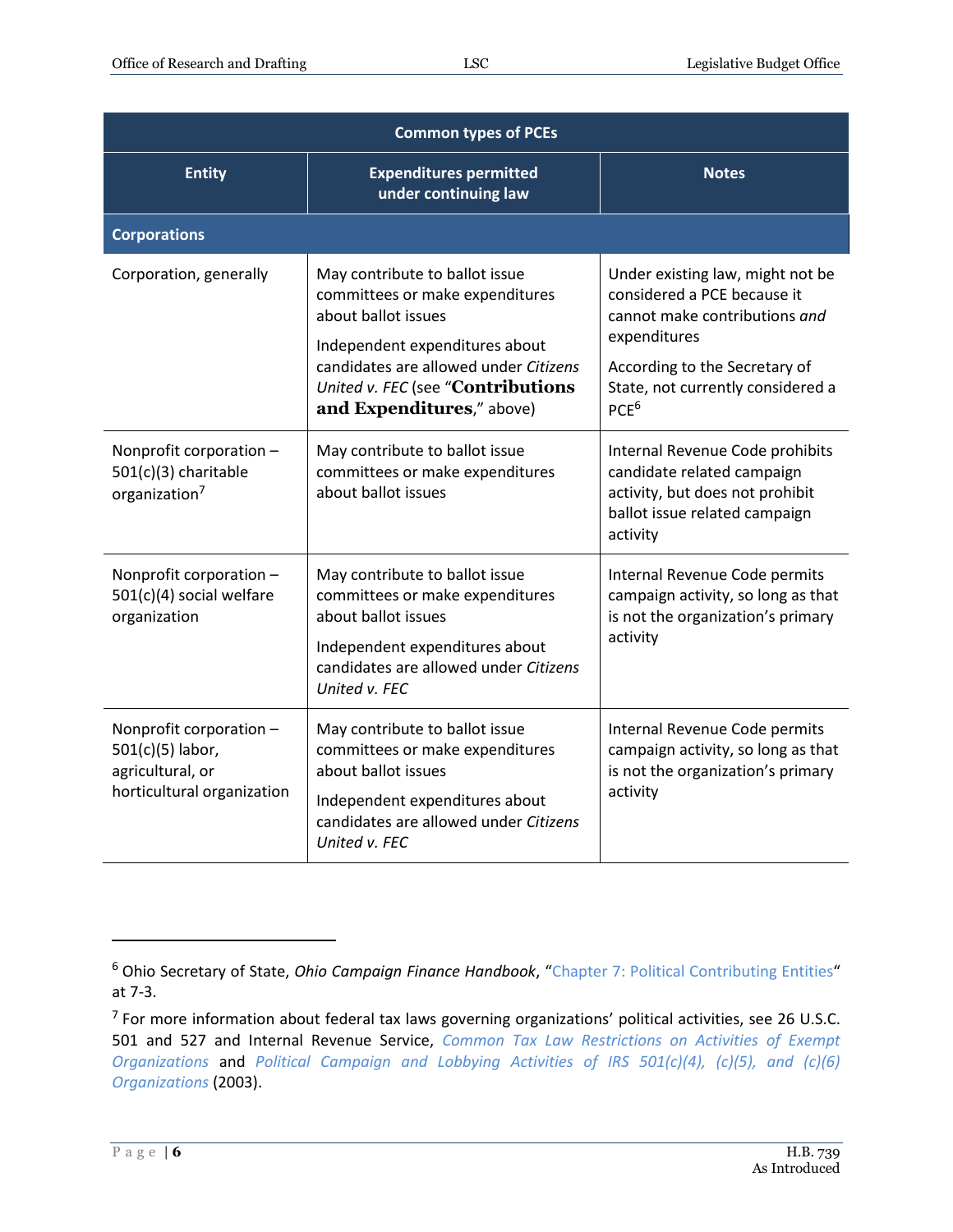| <b>Common types of PCEs</b>                                                                        |                                                                                                                                                                                                                                                                       |                                                                                                                                                                                                        |  |
|----------------------------------------------------------------------------------------------------|-----------------------------------------------------------------------------------------------------------------------------------------------------------------------------------------------------------------------------------------------------------------------|--------------------------------------------------------------------------------------------------------------------------------------------------------------------------------------------------------|--|
| <b>Entity</b>                                                                                      | <b>Expenditures permitted</b><br>under continuing law                                                                                                                                                                                                                 | <b>Notes</b>                                                                                                                                                                                           |  |
| Nonprofit corporation -<br>501(c)(6) business league                                               | May contribute to ballot issue<br>committees or make expenditures<br>about ballot issues<br>Independent expenditures about<br>candidates are allowed under Citizens<br>United v. FEC                                                                                  | Internal Revenue Code permits<br>campaign activity, so long as that<br>is not the organization's primary<br>activity                                                                                   |  |
| <b>Internal Revenue Code</b><br>Section 527 tax exempt<br>organization, if<br>incorporated         | May contribute to ballot issue<br>committees or make expenditures<br>about ballot issues<br>Independent expenditures about<br>candidates are allowed under Citizens<br>United v. FEC                                                                                  | Internal Revenue Code permits<br>campaign activity, so long as the<br>organization does not engage in<br>express advocacy                                                                              |  |
| <b>Unincorporated entities</b>                                                                     |                                                                                                                                                                                                                                                                       |                                                                                                                                                                                                        |  |
| Labor organization, if<br>unincorporated                                                           | May contribute to ballot issue<br>committees or make expenditures<br>about ballot issues<br>Contributions to candidates or political<br>entities and independent expenditures<br>about candidates are allowed under<br>UAW Local Union 1112 v. Philomena <sup>8</sup> | Under existing law, might not be<br>considered a PCE because it<br>cannot make contributions and<br>expenditures<br>According to the Secretary of<br>State, currently considered a<br>PCE <sup>9</sup> |  |
| Unincorporated business<br>or association (e.g., a<br>partnership or limited<br>liability company) | May contribute to candidates or ballot<br>issue committees or make<br>expenditures about candidates or<br>ballot issues                                                                                                                                               | Appears to meet the existing<br>definition of a PCE, but is listed<br>separately from PCEs in some<br>provisions of the current<br>Campaign Finance Law                                                |  |
| Internal Revenue Code<br>Section 527 tax exempt<br>organization, if<br>unincorporated              | May contribute to ballot issue<br>committees or make expenditures<br>about candidates or ballot issues                                                                                                                                                                | Internal Revenue Code permits<br>campaign activity, so long as the<br>organization does not engage in<br>express advocacy                                                                              |  |

<sup>8</sup> *UAW Local Union 1112 v. Philomena,* 121 Ohio App.3d 760, 788 (10th Dist. Ct. App. 1998).

<sup>9</sup> Ohio Secretary of State, *Ohio Campaign Finance Handbook*, "[Chapter 7: Political Contributing Entities](http://https/www.ohiosecretaryofstate.gov/globalassets/candidates/cfguide/chapters/chapter7.pdf)" at 7-3.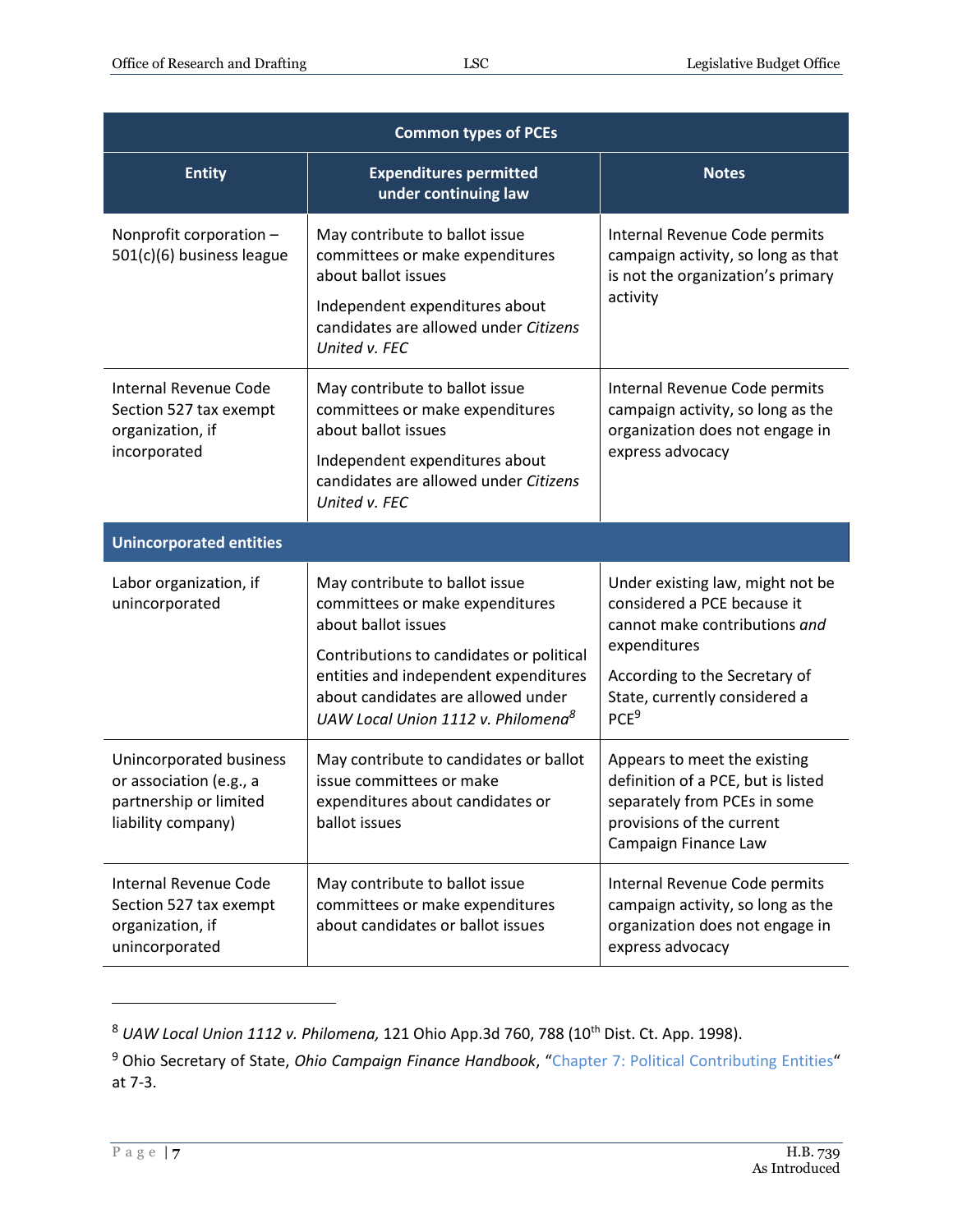#### **Contributions to PCEs Definition of contribution**

The bill expands the definition of a contribution when it is made to a PCE in order to require a PCE to report the source of donations that are not given to the PCE solely for the purpose of influencing election results, and are not used solely for that purpose, if the PCE uses its general fund to make expenditures. (As is discussed above under "**Contributions and expenditures**," existing law generally defines a political contribution to include any transfer of a thing of value to a reporting entity that is made, received, or used for the purpose of influencing election results.)

A PCE typically is not formed solely for political purposes. For example, a nonprofit corporation that is exempt from federal taxation under subsection  $501(c)(4)$  or  $501(c)(6)$  of the Internal Revenue Code – a social welfare organization or a business league – cannot engage in political activity as its primary activity, but may engage in some political activity while retaining its tax-exempt status. If the organization receives a donation to its general fund, and then uses its general fund to make political expenditures, the donation might not qualify as a political contribution under current law because it is not given for the purpose of influencing election results, and the nonprofit corporation arguably would not be using that particular donation for the purpose of influencing election results. As a result, some entities might not be required to disclose the source of those funds.

Under the bill, if a PCE deposits all donations received for the purpose of influencing election results in a separate account, places only those kinds of donations in the account, and makes contributions and expenditures only from that account, then only the donations made to the PCE for the purpose of influencing election results are considered contributions, as under current law. However, if the PCE does not follow that procedure – for example, if it deposits all donations in its general fund and makes contributions and expenditures from the general fund – then *all* donations to the PCE are considered contributions, even if they were not earmarked for political purposes.<sup>10</sup>

#### **Contribution limits**

Consistent with federal court rulings, the bill specifies that donors may make unlimited contributions to PACs or PCEs that make only independent expenditures or contributions to other independent-expenditure-only PACs or PCEs. Under continuing law, dollar contribution limits do not apply to contributions to PACs or PCEs that only make expenditures concerning ballot issues.<sup>11</sup>

 $10$  R.C. 3517.01(C)(5) and 3517.10(A).

<sup>11</sup> R.C. 3517.102. See *SpeechNow.org v. Federal Election Commission*, 599 F.3d 686 (D.C. Cir. 2010), cert. denied by *Keating v. Federal Election Commission*, 562 U.S. 1003 (2010).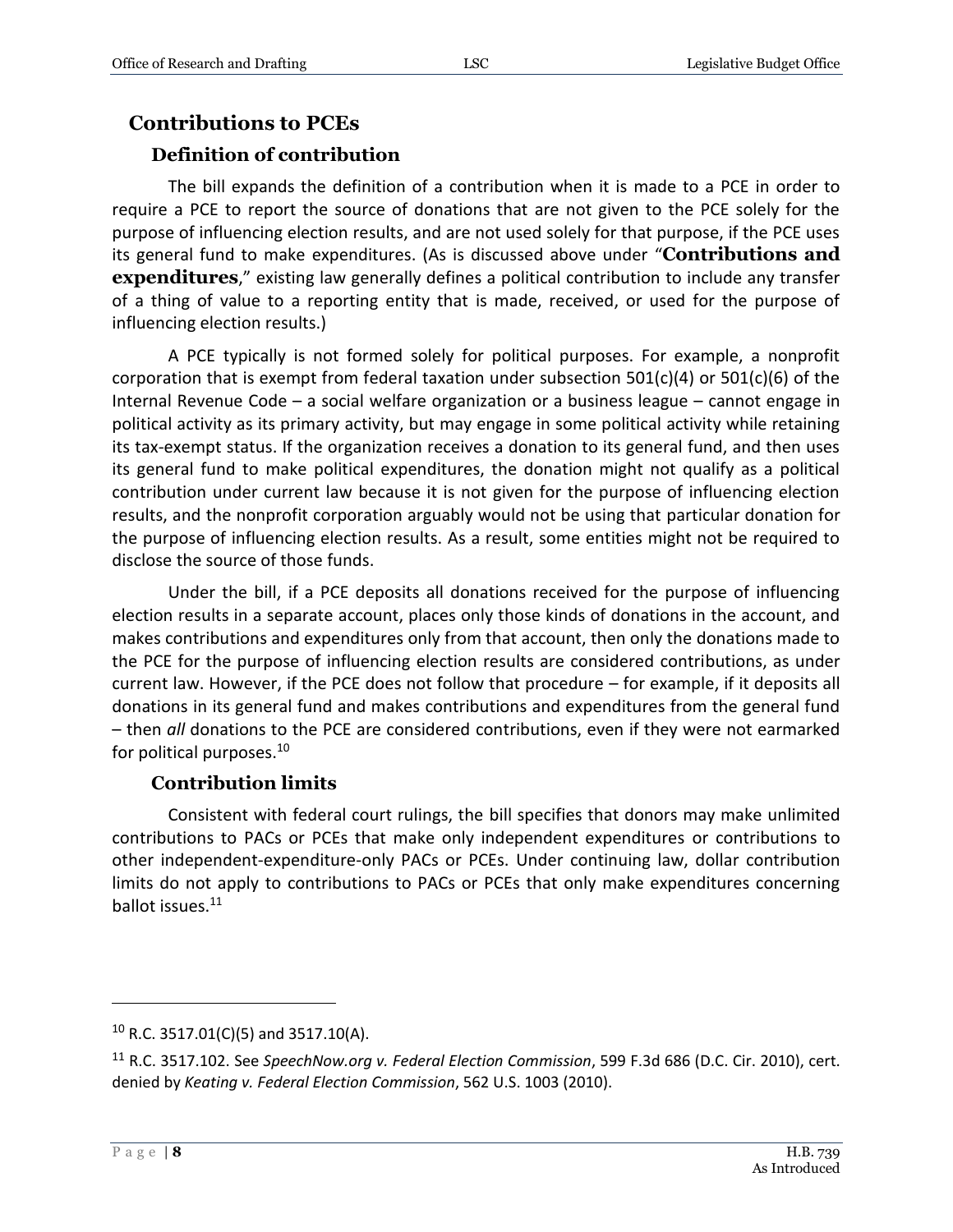#### **Expenditures by PCEs**

#### **Definition of independent expenditure**

The bill changes the definition of an independent expenditure to include an expenditure *or other use of funds or anything of value* for the purpose of making an independent expenditure. The continuing definition of an expenditure includes only the use of a contribution, not money in general, in order to influence election results. (See "**Contributions and expenditures**," above, for a fuller discussion of independent expenditures.)

With the expanded definition of independent expenditure, an entity such as a PCE that uses money or another thing of value that it *didn't* receive as a contribution to influence election results is considered to be making a reportable independent expenditure. For example, under the bill, an unincorporated business that used its profits to fund an independent political advertisement advocating the election of a candidate would be required to report that action as an independent expenditure.

The bill excludes internal corporate and labor organization communications that are intended only for persons such as members or employees of the entity from being considered a reportable independent expenditure. Current law allows a corporation or labor organization to make those internal communications for political purposes without reporting them.

Additionally, the bill clarifies that "independent expenditure" includes both expenditures concerning candidates and expenditures in support of or opposition to a ballot issue. 12

#### **Reporting corporation and labor organization expenditures**

Under the bill, corporations and labor organizations must report all of their expenditures in the same manner as other PCEs, instead of by submitting a separate form, as existing law requires with respect to permitted ballot issue expenditures by those entities.

#### **Identification of source of political advertising by PCEs**

The bill makes clear that all PCEs must comply with the continuing law that requires entities that engage in political advertising to report the expenditure and to identify themselves in the advertisement as the funding source, in the same manner as PACs and other political entities currently must do. The existing law varies with respect to entities that are classified as PCEs under the bill based on the type of entity, as discussed above.<sup>13</sup>

#### **Intent statement**

The bill states that the General Assembly acknowledges the ruling of the U.S. Supreme Court in *Citizens United v. Federal Election Commission* that corporations and labor

<sup>12</sup> R.C. 3517.01(C)(16), 3517.105, 3517.106, and 3599.03(G).

<sup>13</sup> R.C. 3517.105.